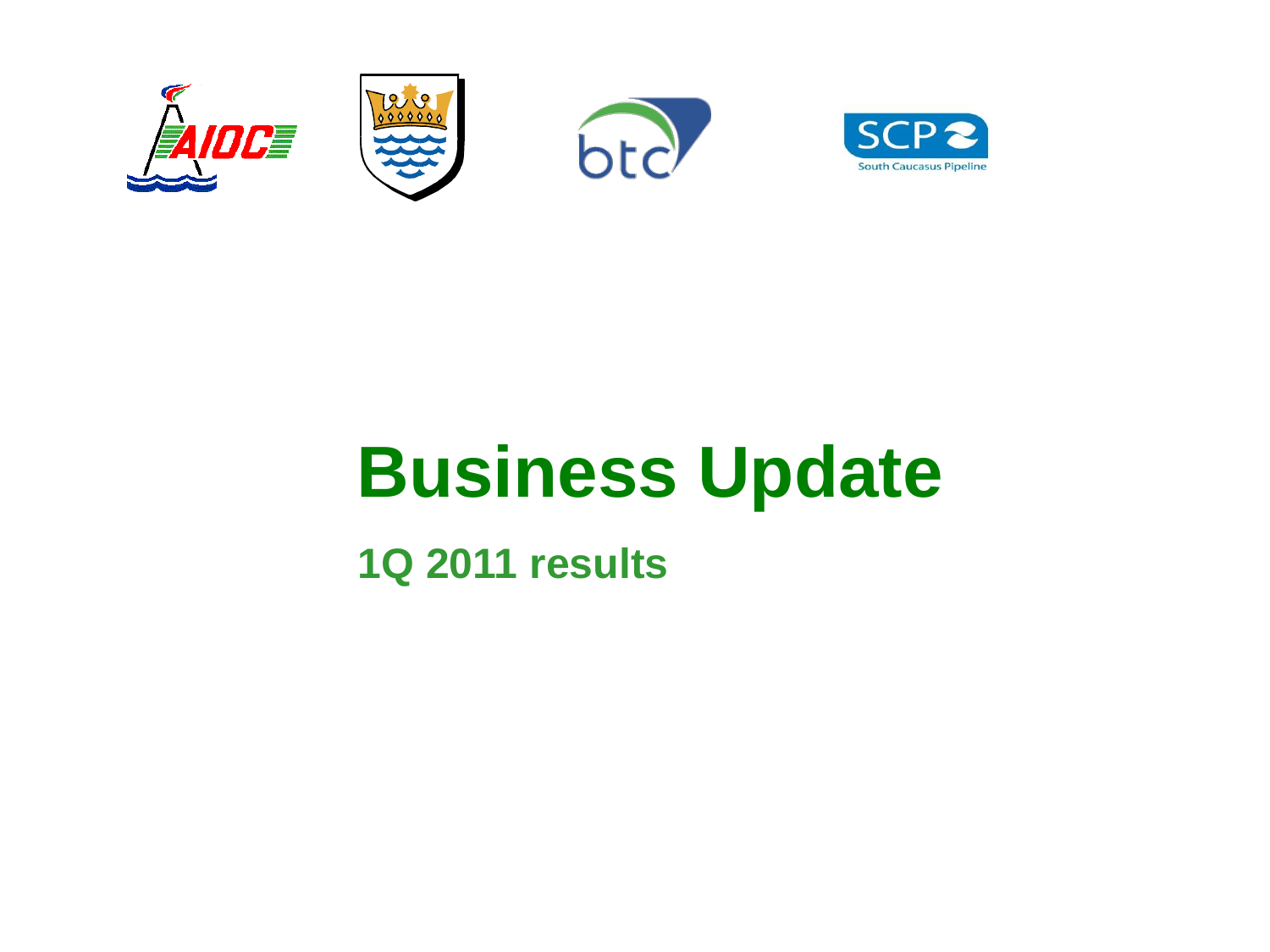### **1Q 2011 performance results**

#### **1Q 2011 actual**

| <b>Production</b>                                                                      |                                     |                            |
|----------------------------------------------------------------------------------------|-------------------------------------|----------------------------|
| $\times$ ACG<br>$\sqrt{SD}$                                                            | $-$ oil (mbd)<br>$-$ oil (mmt)      | 785.5<br>9.6               |
|                                                                                        | $-$ gas (bcm)<br>- condensate (mmt) | 1.84<br>0.4                |
| Opex, \$m<br>$\sqrt{ACG}$<br>$\sqrt{SD}$                                               |                                     | 140.6<br>47.9              |
| Capex, \$m<br>$\times$ ACG<br>$\checkmark$ BTC<br>$\checkmark$ SD<br>$\checkmark$ SCPC |                                     | 419<br>7.3<br>125.8<br>2.1 |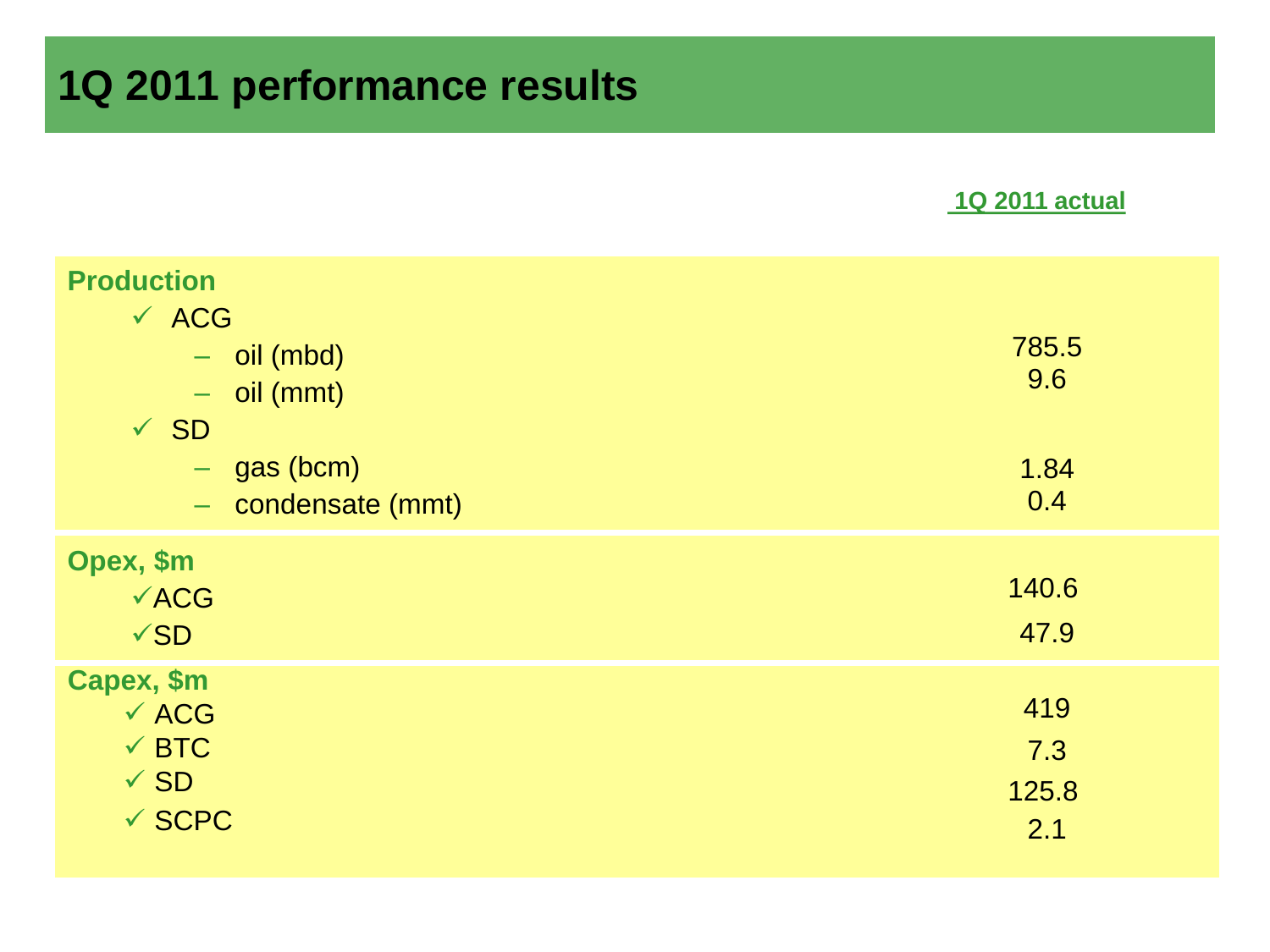## **2011 highlights**

 $\checkmark$  COP all key contracts finalised and construction activities commenced

- $\checkmark$  SDX-06 completed and SDX-07 spudded
- 1500th tanker loaded at Ceyhan with BTC exported oil
- $\checkmark$  Shafag Asiman PSA ratified by Parliament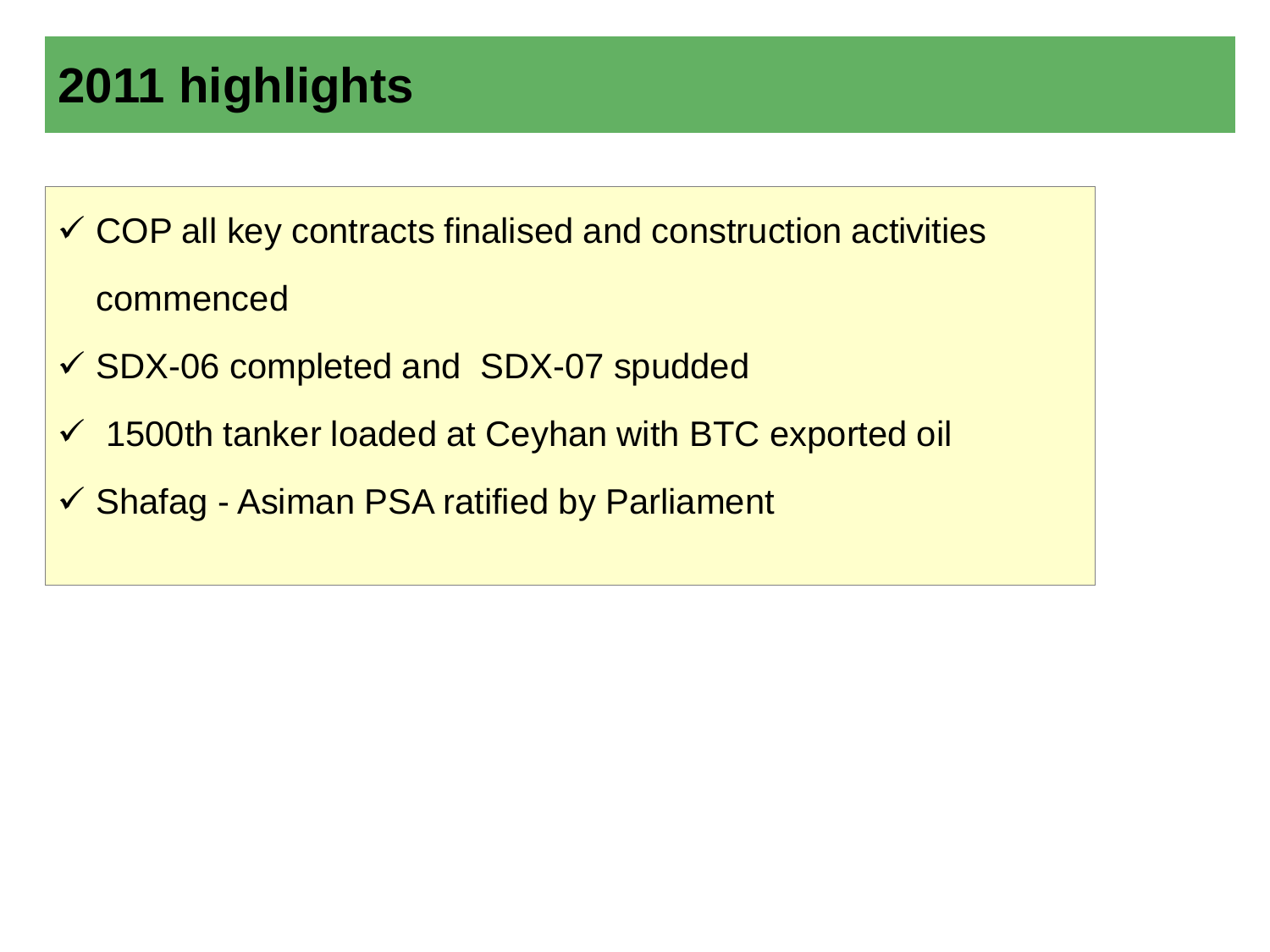#### **Shah Deniz full field development –** *concept and planned activities*

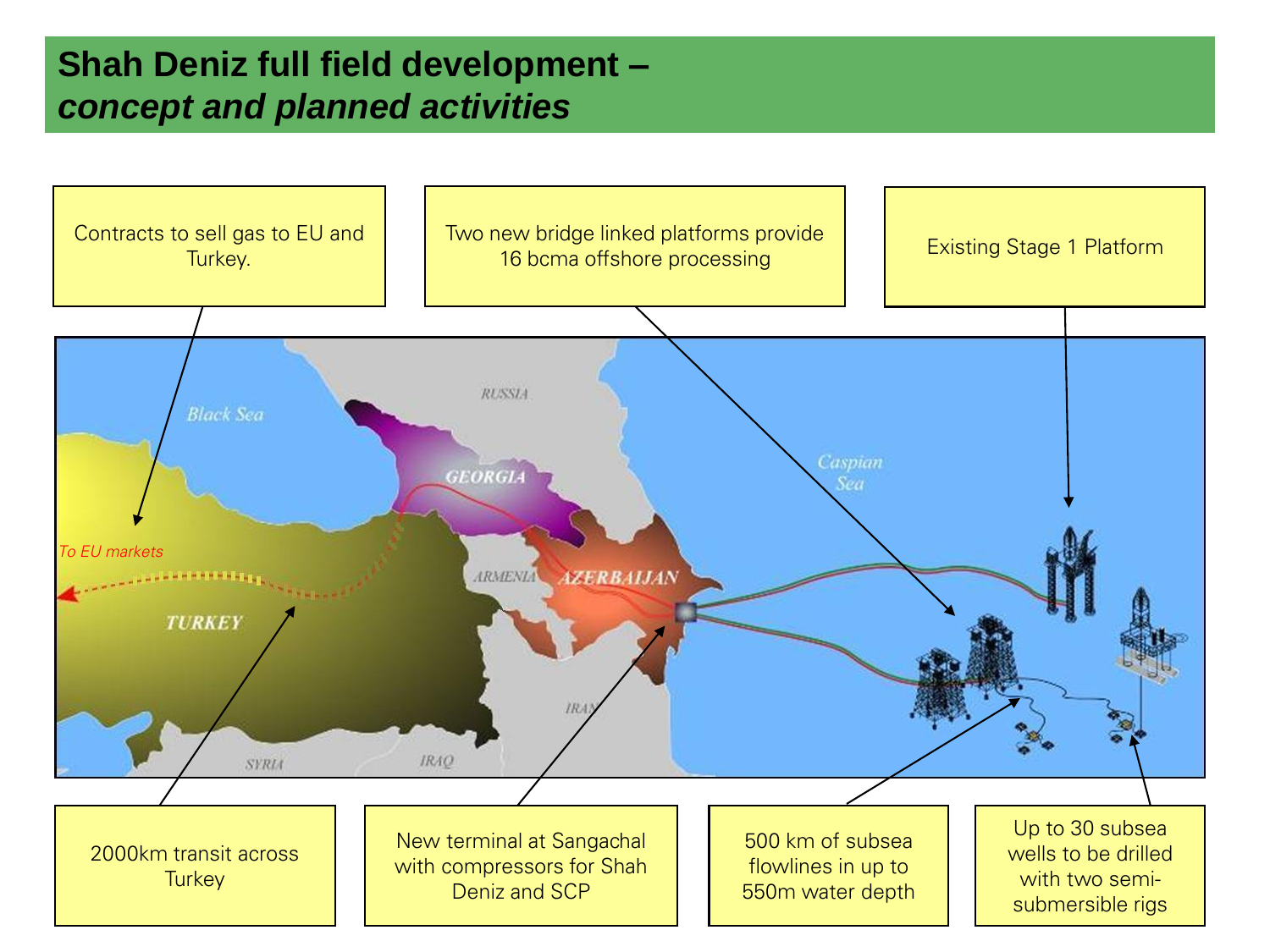### **Shafag Asiman Exploration**



#### **Shafag Asiman**

- Water Depth: 600m–800 m
- 60 km from Shah Deniz; 145 km from Sangachal **Terminal**
- Deep (7000m) reservoirs
- Expected very high subsurface pressures.

#### **Exploration**

• 3D Seismic acquisition followed by Exploration Well. Timings determined by availability of infrastructure.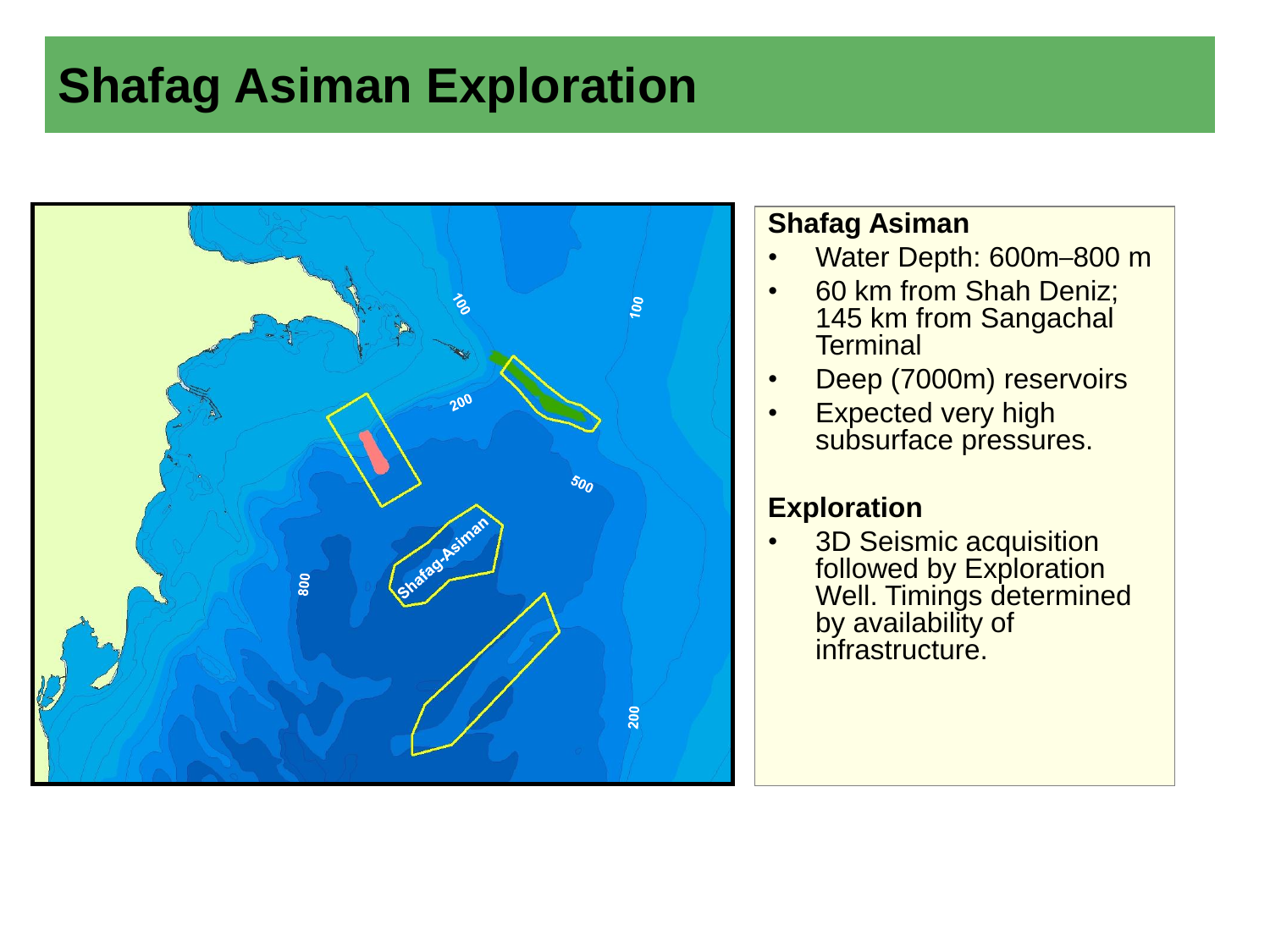## **Local content and social initiatives in Azerbaijan (1st Q 2011 )**

| <b>Local Contractors/Suppliers</b>                                                                                                                 | <b>Number</b>   | <b>1Q'2011</b><br>Spend (\$m) |                             |
|----------------------------------------------------------------------------------------------------------------------------------------------------|-----------------|-------------------------------|-----------------------------|
| $\checkmark$ SMEs<br>$\checkmark$ State-owned companies<br>✓ JVs with Azerbaijani partners<br>$\checkmark$ In-country spend with Foreign Suppliers | 135<br>19<br>16 | 56<br>98<br>126               | 37% of third<br>party spend |
| <b>Total in-country spend</b>                                                                                                                      |                 | 287                           |                             |

| <b>2011 social initiatives</b><br>(\$m disbursed) | <b>Total</b> |
|---------------------------------------------------|--------------|
| <b>ACG</b>                                        | 0.22         |
| <b>Shah Deniz</b>                                 | 0.09         |
| <b>BTC/SCP</b>                                    | 0.50         |
| <b>BP100</b>                                      | 0.06         |
| <b>Total</b>                                      | 0.87         |
|                                                   |              |

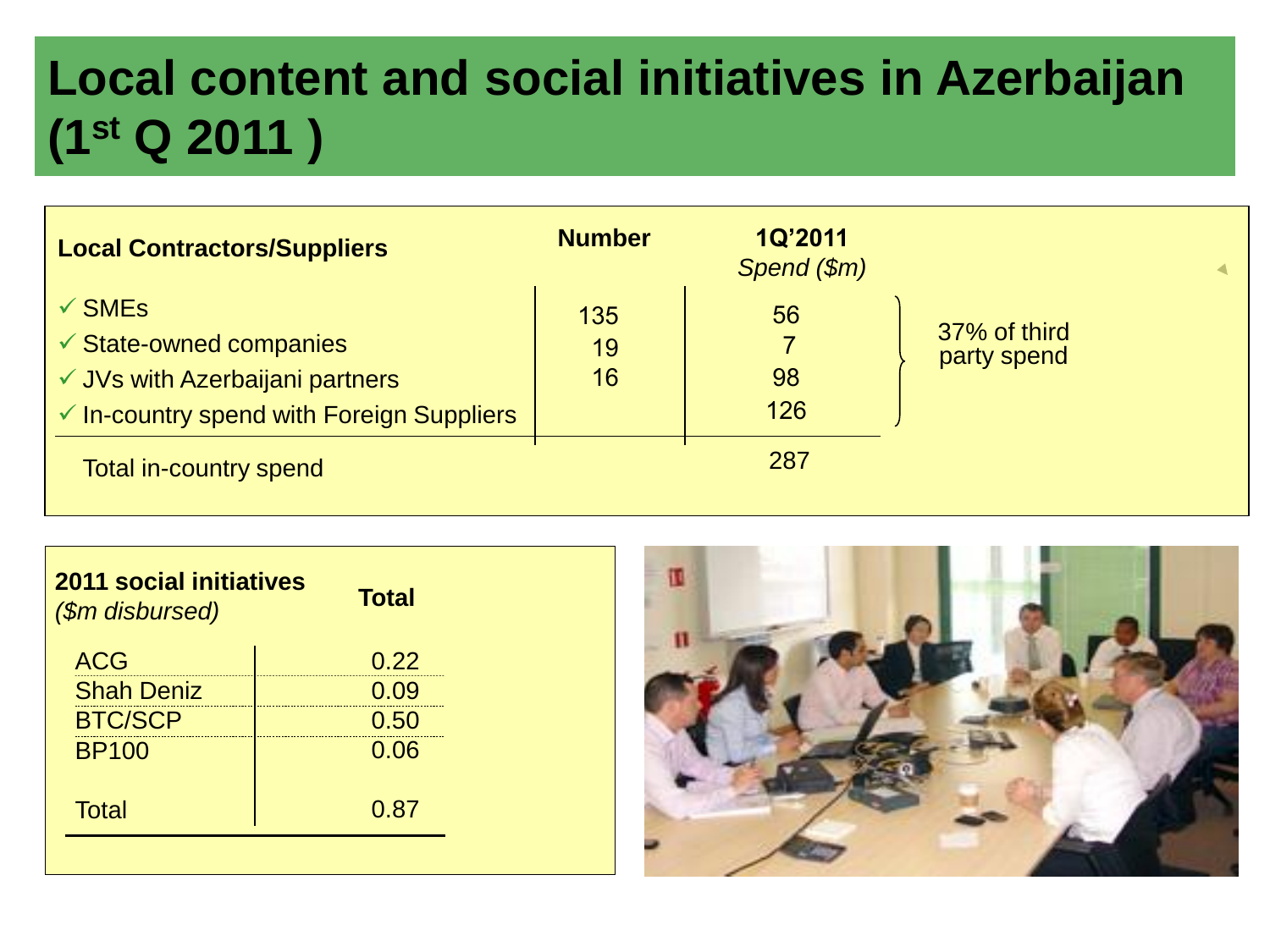### **1Q 2011 Employment of Azerbaijani nationals**

- 2,169 Azerbaijanis directly employed by BP
- 87% of permanent professionals in Azerbaijan comprised of national employees